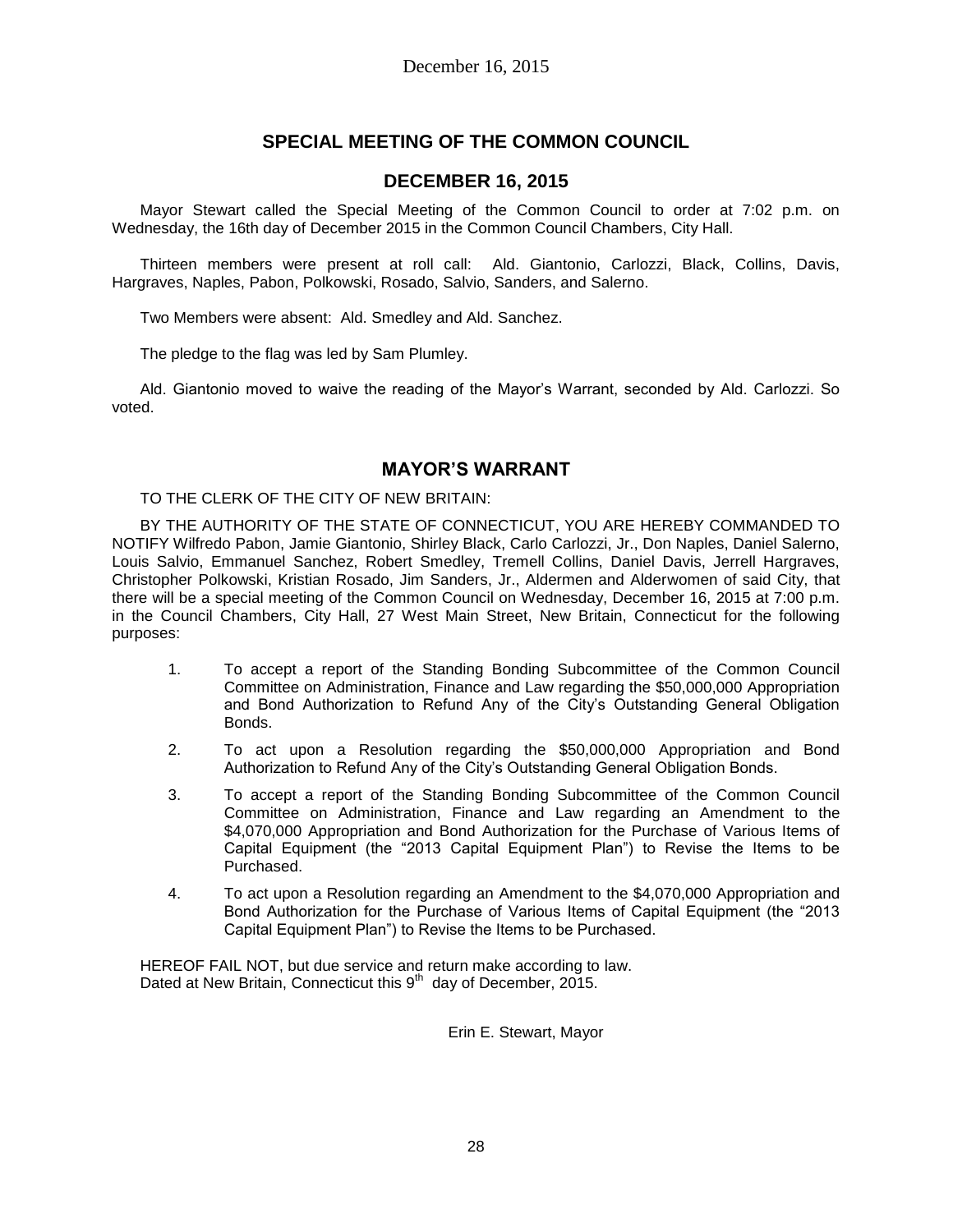### **REPORT OF THE BONDING COMMITTEE**

#### **33344 RE: \$50,000,000 APPROPRIATION AND BOND AUTHORIZATION TO REFUND ANY OF THE CITY'S OUTSTANDING GENERAL OBLIGATION BONDS**

To Her Honor, the Mayor, and the Common Council of the City of New Britain: the undersigned beg leave to report the following:

At a meeting of the Standing Bonding Subcommittee of the Committee on Administration, Finance and Law (the "Bonding Subcommittee") held on December 9, 2015 on a motion by Bonding Subcommittee member Giantonio and seconded by Bonding Subcommittee member Salvio, the following resolution was adopted:

RESOLVED, that the Bonding Subcommittee recommends to the Common Council that the sum of \$50,000,000 be appropriated for the purpose of paying, funding or refunding prior to maturity any of the City's outstanding General Obligation Bonds, applicable redemption premiums, if any, with respect thereto, to pay related costs with respect to the issuance of any and all such bonds, and to fund one or more escrow accounts, if any, for such purposes, and to meet said appropriation and in lieu of a tax therefor, bonds of the City be issued pursuant to Article XII of the City Charter and Chapter 109 of the Connecticut General Statutes, as amended, or any other provision of law thereto enabling, in an amount not to exceed \$50,000,000 or so much thereof as may be necessary after deducting other sources of funds available therefor.

BE IT FURTHER RESOLVED, that the Bonding Subcommittee recommends to the Common Council that the bonds may be sold in a single issue or may be consolidated with other authorized but unissued bonds of the City. The bonds shall be issued in fully registered form, be executed in the name and on behalf of the City by the facsimile or manual signatures of the Mayor and the Treasurer, bear the City seal or a facsimile thereof, be certified and payable at a bank or trust company designated by the Mayor and the Treasurer which bank or trust company may also be designated as the registrar and transfer agent, and be approved as to their legality by Bond Counsel to the City. The bonds may be issued in one or more series and shall bear such rate or rates of interest as determined by the Mayor and the Treasurer. The bonds shall be general obligations of the City and each of the bonds shall recite that every requirement of law relating to its issue has been duly complied with, that such bonds are within every debt and other limit prescribed by law, and that the full faith and credit of the City are pledged to the payment of the principal thereof and interest thereon. The aggregate principal amount of bonds to be issued, the annual installments of principal, the redemption provisions, if any, the interest rate or rates, form, manner and date of issuance and sale, and other terms, details and particulars of such bonds shall be determined by the Mayor and the Treasurer.

BE IT FURTHER RESOLVED, that the Bonding Subcommittee recommends to the Common Council that the bonds may be sold by the Mayor and the Treasurer in a public sale, sealed proposal or a negotiated underwriting and the Mayor and the Treasurer are authorized to select the underwriter or underwriters and to enter into, execute and deliver on behalf of the City a contract of purchase for such bonds on such terms and conditions as they shall determine.

BE IT FURTHER RESOLVED, that the Bonding Subcommittee recommends to the Common Council that the Mayor and the Treasurer are hereby authorized, on behalf of the City, to enter into agreements or otherwise covenant for the benefit of bondholders to provide information on an annual or other periodic basis to the Municipal Securities Rulemaking Board or any other municipal securities information repositories or state based information repositories (the "Repositories") and to provide notices to the Repositories of material events as enumerated in Securities and Exchange Commission Exchange Act Rule 15c2-12, as amended, as may be necessary, appropriate or desirable to effect the sale of the bonds authorized by this resolution. Any agreements or representations to provide information to Repositories made prior hereto are hereby confirmed, ratified and approved.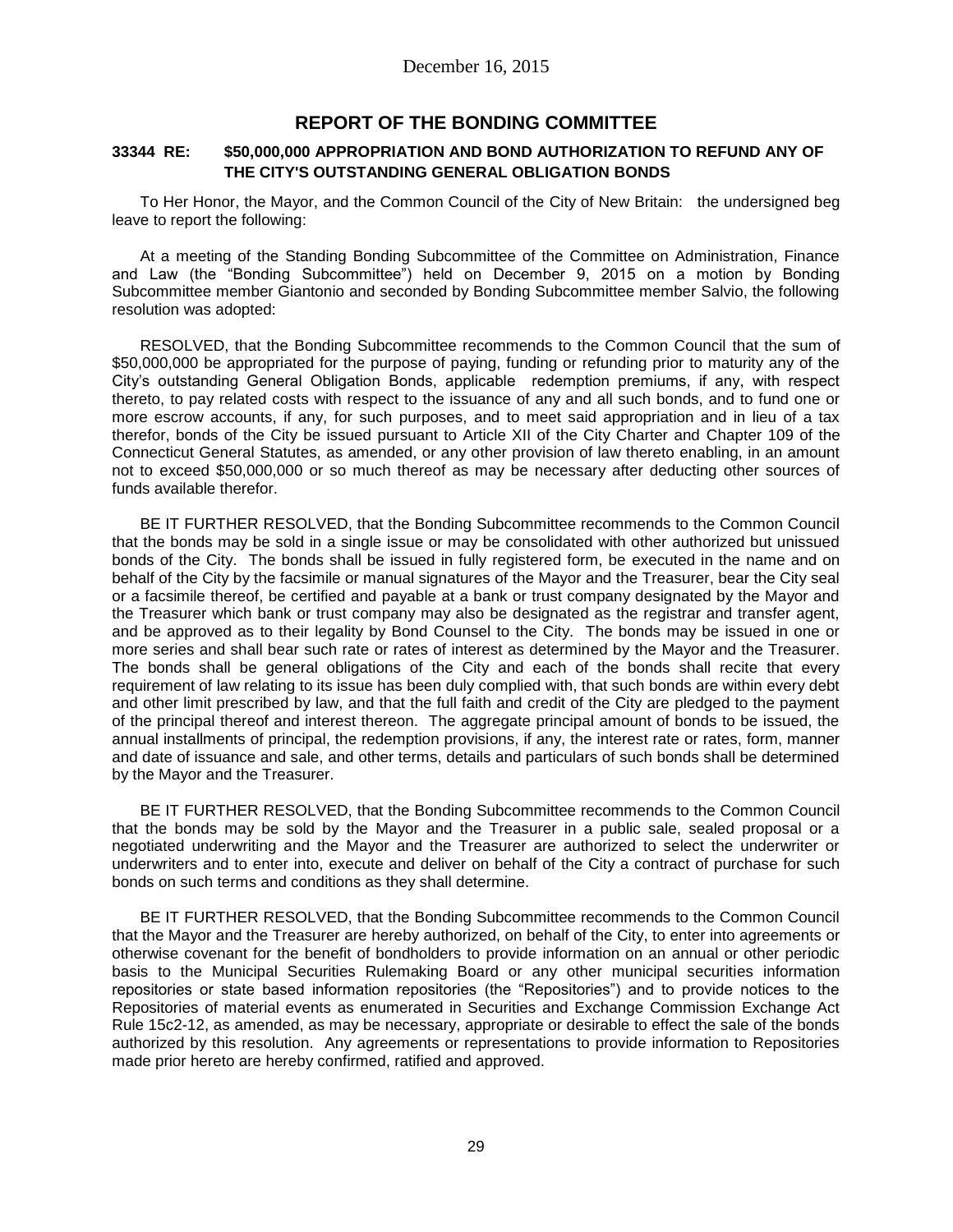BE IT FURTHER RESOLVED, that the Bonding Subcommittee recommends to the Common Council that the Mayor and the Treasurer are further authorized to enter into, execute and deliver, on behalf of the City, any agreements they deem reasonable or necessary to provide credit enhancement and liquidity to the bonds. The Mayor and the Treasurer are further authorized to appoint a certifying agent, paying agent, transfer agent, registrar, interest rate advisor, escrow agent and such other advisors and consultants as they may deem necessary or desirable, and to execute and deliver on behalf of the City any and all bond insurance or credit enhancement, continuing disclosure or other agreements they deem necessary to provide for the issuance of such bonds.

BE IT FURTHER RESOLVED, that the Bonding Subcommittee recommends to the Common Council that the Mayor and the Treasurer are authorized to issue all or any portion of the bonds as bonds the interest on which is includable in the gross income of the owners thereof for federal income tax purposes and it is hereby found and determined that the issuance of any such bonds is in the public interest.

> Robert Smedley Chairman, Bonding Subcommittee of the Committee on Administration, Finance and Law

Ald. Giantonio moved to accept, seconded by Ald. Salvio. So voted. Approved December 17, 2015 by Mayor Erin E. Stewart.

### **RESOLUTION**

#### **33344-1 RE: \$50,000,000 APPROPRIATION AND BOND AUTHORIZATION TO REFUND ANY OF THE CITY'S OUTSTANDING GENERAL OBLIGATION BONDS**

To Her Honor, the Mayor, and the Common Council of the City of New Britain: the undersigned beg leave to recommend the adoption of the following:

At a meeting of the Common Council held on December 16, 2015 on a motion by Council member Giantonio and seconded by Council member Carlozzi the following resolution was adopted:

RESOLVED, by the Common Council of the City of New Britain on the recommendation of the Standing Bonding Subcommittee of the Committee on Administration, Finance and Law adopted at its meeting held on December 9, 2015, that the sum of \$50,000,000 be appropriated for the purpose of paying, funding or refunding prior to maturity any of the City's outstanding General Obligation Bonds, applicable redemption premiums, if any, with respect thereto, to pay related costs with respect to the issuance of any and all such bonds, and to fund one or more escrow accounts, if any, for such purposes, and to meet said appropriation and in lieu of a tax therefor, bonds of the City be issued pursuant to Article XII of the City Charter and Chapter 109 of the Connecticut General Statutes, as amended, or any other provision of law thereto enabling, in an amount not to exceed \$50,000,000 or so much thereof as may be necessary after deducting other sources of funds available therefor.

BE IT FURTHER RESOLVED, that the bonds may be sold in a single issue or may be consolidated with other authorized but unissued bonds of the City. The bonds shall be issued in fully registered form, be executed in the name and on behalf of the City by the facsimile or manual signatures of the Mayor and the Treasurer, bear the City seal or a facsimile thereof, be certified and payable at a bank or trust company designated by the Mayor and the Treasurer which bank or trust company may also be designated as the registrar and transfer agent, and be approved as to their legality by Bond Counsel to the City. The bonds may be issued in one or more series and shall bear such rate or rates of interest as determined by the Mayor and the Treasurer. The bonds shall be general obligations of the City and each of the bonds shall recite that every requirement of law relating to its issue has been duly complied with, that such bonds are within every debt and other limit prescribed by law, and that the full faith and credit of the City are pledged to the payment of the principal thereof and interest thereon. The aggregate principal amount of bonds to be issued, the annual installments of principal, the redemption provisions, if any, the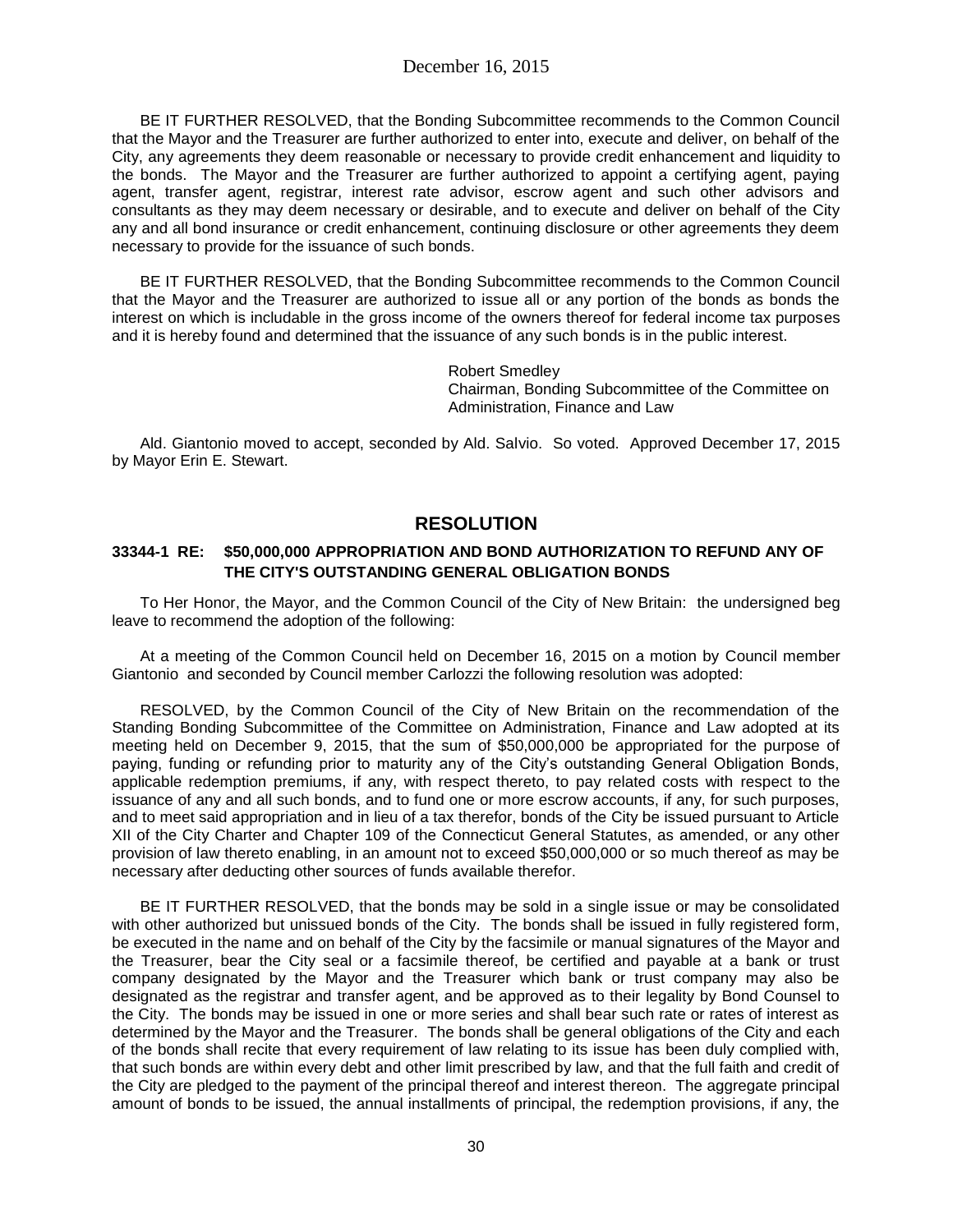interest rate or rates, form, manner and date of issuance and sale, and other terms, details and particulars of such bonds shall be determined by the Mayor and the Treasurer.

BE IT FURTHER RESOLVED, that the bonds may be sold by the Mayor and the Treasurer in a public sale, sealed proposal or a negotiated underwriting and the Mayor and the Treasurer are authorized to select the underwriter or underwriters and to enter into, execute and deliver on behalf of the City a contract of purchase for such bonds on such terms and conditions as they shall determine.

BE IT FURTHER RESOLVED, that the Mayor and the Treasurer are hereby authorized, on behalf of the City, to enter into agreements or otherwise covenant for the benefit of bondholders to provide information on an annual or other periodic basis to the Municipal Securities Rulemaking Board or any other municipal securities information repositories or state based information repositories (the "Repositories") and to provide notices to the Repositories of material events as enumerated in Securities and Exchange Commission Exchange Act Rule 15c2-12, as amended, as may be necessary, appropriate or desirable to effect the sale of the bonds authorized by this resolution. Any agreements or representations to provide information to Repositories made prior hereto are hereby confirmed, ratified and approved.

BE IT FURTHER RESOLVED, that the Mayor and the Treasurer are further authorized to enter into, execute and deliver, on behalf of the City, any agreements they deem reasonable or necessary to provide credit enhancement and liquidity to the bonds. The Mayor and the Treasurer are further authorized to appoint a certifying agent, paying agent, transfer agent, registrar, interest rate advisor, escrow agent and such other advisors and consultants as they may deem necessary or desirable, and to execute and deliver on behalf of the City any and all bond insurance or credit enhancement, continuing disclosure or other agreements they deem necessary to provide for the issuance of such bonds.

BE IT FURTHER RESOLVED, that the Mayor and the Treasurer are authorized to issue all or any portion of the bonds as bonds the interest on which is includable in the gross income of the owners thereof for federal income tax purposes and it is hereby found and determined that the issuance of any such bonds is in the public interest.

> Alderman Robert Smedley Alderman Jaime A. Giantonio

Ald. Giantonio moved to accept and adopt, seconded by Ald. Carlozzi. Roll call vote - 13 in favor, 0 opposed. IN FAVOR: Ald. Giantonio, Carlozzi, Black, Collins, Davis, Hargraves, Naples, Pabon, Polkowski, Rosado, Salvio, Sanders and Salerno. Approved December 17, 2015 by Mayor Erin E. Stewart.

# **REPORT OF THE BONDING COMMITTEE**

#### **32387-6 RE: AMENDMENT TO THE \$4,070,000 APPROPRIATION AND BOND AUTHORIZATION FOR THE PURCHASE OF VARIOUS ITEMS OF CAPITAL EQUIPMENT (THE "2013 CAPITAL EQUIPMENT PLAN") TO REVISE THE ITEMS TO BE PURCHASED**

To Her Honor, the Mayor, and the Common Council of the City of New Britain: the undersigned beg leave to report the following:

At a meeting of the Standing Bonding Subcommittee of the Committee on Administration, Finance and Law (the "Bonding Subcommittee") held on December 9, 2015, on a motion by Bonding Subcommittee member Giantonio and seconded by Bonding Subcommittee member Salvio, the following resolution was adopted:

RESOLVED, that the Bonding Subcommittee recommends to the Common Council that the resolution entitled "\$4,070,000 Appropriation and Bond Authorization for the Purchase of Various Items of Capital Equipment" adopted by the Common Council on June 27, 2013 under Item #32387-1, and amended on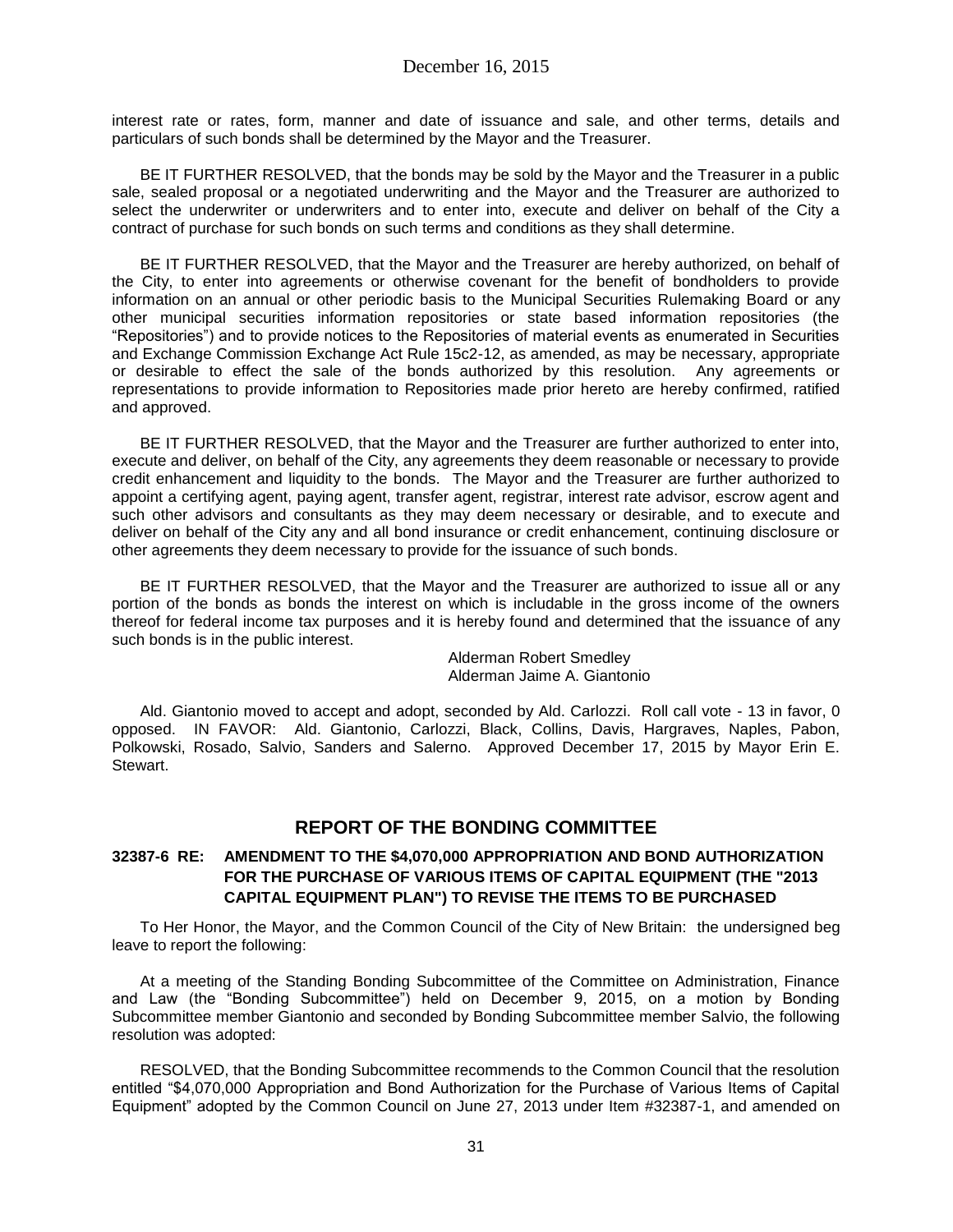March 12, 2014 under Item #32387-3 and on August 13, 2014 under Item #32387-5, be further amended to revise the list of items to be purchased, and to read as follows:

"RESOLVED, by the Common Council of the City of New Britain on the recommendation of the Standing Bonding Subcommittee of the Committee on Administration, Finance and Law adopted at its meetings held on June 25, 2013, March 12, 2014, August 13, 2014 and December 9, 2015, that the sum of \$4,070,000 be appropriated for the purchase and installation of various items of capital equipment, as set forth on Attachment A (the "Project"). The Project includes the purchase costs and related expenses, temporary and permanent financing costs and other costs related to the Project. To meet said appropriation and in lieu of a tax therefor, bonds, notes or temporary notes of the City be issued pursuant to Article XII of the City Charter and Chapter 109 of the Connecticut General Statutes, as amended, or any other provision of law thereto enabling, in an amount not to exceed \$4,070,000 or so much thereof as may be necessary after deducting grants or other sources of funds available for the Project.

BE IT FURTHER RESOLVED, that the bonds or notes may be sold in a single issue or may be consolidated with other authorized but unissued bonds or notes of the City. The bonds or notes shall be issued in fully registered form, be executed in the name and on behalf of the City by the facsimile or manual signatures of the Mayor and the Treasurer, bear the City seal or a facsimile thereof, be certified and payable at a bank or trust company designated by the Mayor and the Treasurer which bank or trust company may also be designated as the registrar and transfer agent, and be approved as to their legality by Bond Counsel to the City. The bonds or notes may be issued in one or more series, shall bear such rate or rates of interest, and be issued in book entry form. The bonds or notes shall be general obligations of the City and each of the bonds or notes shall recite that every requirement of law relating to its issue has been duly complied with, that such bonds or notes are within every debt and other limit prescribed by law, and that the full faith and credit of the City are pledged to the payment of the principal thereof and interest thereon. The aggregate principal amount of bonds or notes to be issued, the annual installments of principal, redemption provisions, if any, the date, interest rate or rates, form and manner of sale, time of issuance and sale, designation, price, maturities, and other terms, details and particulars of such bonds or notes shall be determined by the Mayor and the Treasurer.

BE IT FURTHER RESOLVED, that the Mayor and Treasurer are authorized to issue temporary notes in anticipation of the receipt of the proceeds of said bonds or notes and the receipt of any federal, state or other grant-in-aid for the Project. The notes shall be executed in the name and on behalf of the City by the facsimile or manual signatures of the Mayor and the Treasurer, bear the City seal or a facsimile thereof, be certified and payable at a bank or trust company designated by the Mayor and the Treasurer which bank or trust company may also be designated as the registrar and transfer agent, and be approved as to their legality by Bond Counsel to the City. The notes shall be issued with maturity dates in accordance with the Connecticut General Statutes, as amended. The notes shall be general obligations of the City and each of the bonds shall recite that every requirement of law relating to its issue has been duly complied with, that such notes are within every debt and other limit prescribed by law, and that the full faith and credit of the City are pledged to the payment of the principal thereof and interest thereon. The net interest cost on such notes, including renewals thereof, and the expense of preparing, issuing, and marketing such notes, to the extent paid from the proceeds from the issuance of bonds or notes, shall be included as a cost of the Project.

BE IT FURTHER RESOLVED, that the bonds, notes or temporary notes may be sold by the Mayor and Treasurer in a public sale, sealed proposal or a negotiated underwriting and the Mayor and the Treasurer are authorized to select the underwriter or underwriters and to enter into, execute and deliver on behalf of the City a contract of purchase for such bonds, notes or temporary notes on such terms and conditions as they shall determine.

BE IT FURTHER RESOLVED, that the City hereby declares its official intent under Treasury Regulation Section 1.150-2 of the Internal Revenue Code of 1986, as amended, that Project costs may be paid from temporary advances of available funds and that the City reasonably expects to reimburse any such advances from the proceeds of borrowings in an aggregate principal amount not in excess of the amount of borrowing authorized for the Project; that the Mayor and Treasurer are authorized to bind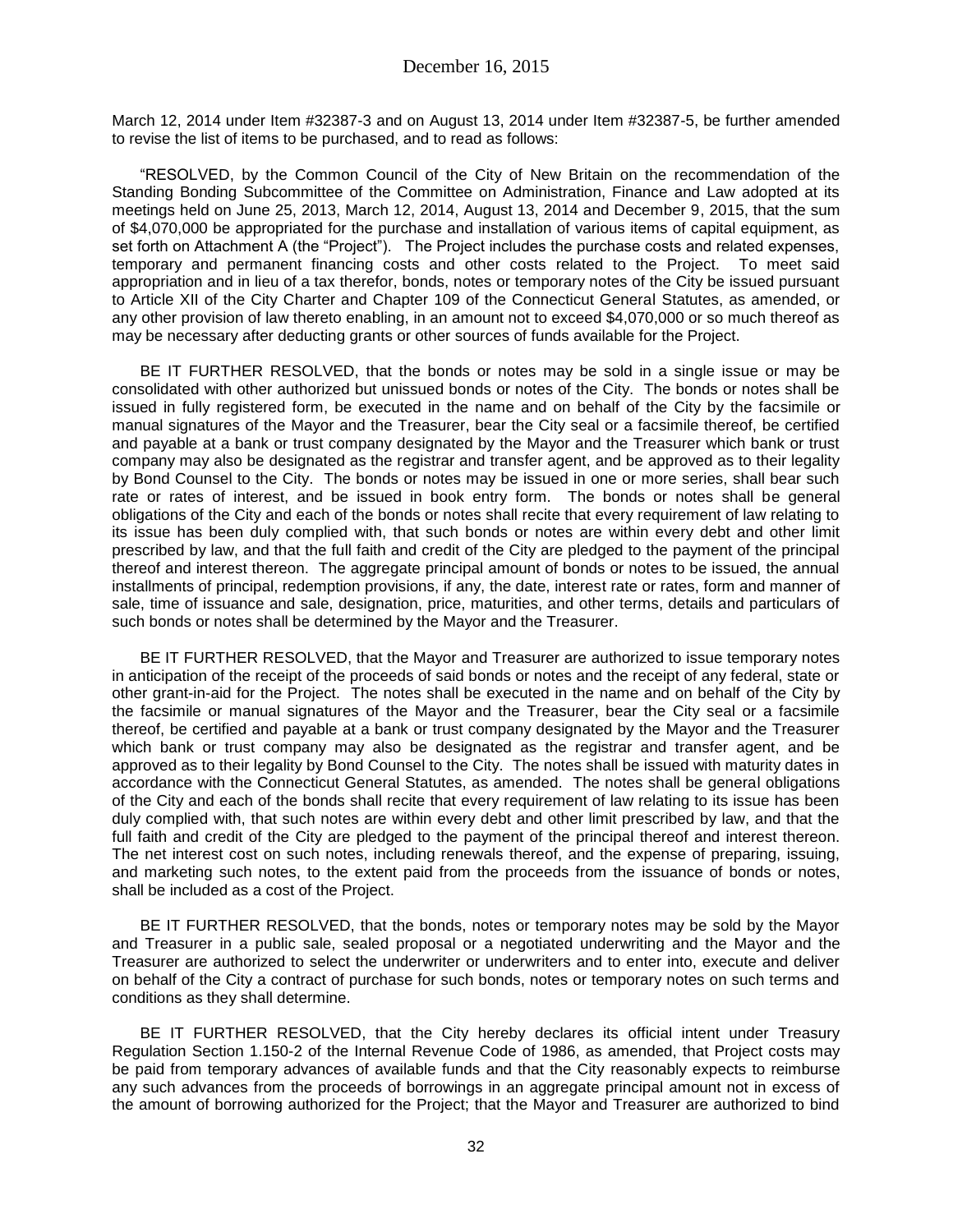the City pursuant to such representations and agreements as they deem necessary or advisable in order to ensure and maintain the continued exemption from Federal income taxation of interest on the bonds, notes or temporary notes authorized by this resolution, if issued on a tax-exempt basis, including covenants to pay rebates of investment earnings to the United States in future years. While it is anticipated that the bonds or notes will qualify as tax exempt bonds, the Mayor and the Treasurer are authorized, upon the advice of bond counsel, to issue all or any portion of the bonds or notes as bonds or notes the interest on which is includable in the gross income of the owners thereof for federal income tax purposes and it is hereby found and determined that the issuance of any such bonds or notes is in the public interest.

BE IT FURTHER RESOLVED, that the Mayor and the Treasurer are hereby authorized, on behalf of the City, to enter into agreements or otherwise covenant for the benefit of bondholders to provide information on an annual or other periodic basis to the Municipal Securities Rulemaking Board or any other municipal securities information repositories or state based information repositories (the "Repositories") and to provide notices to the Repositories of material events as enumerated in Securities and Exchange Commission Exchange Act Rule 15c2-12, as amended, as may be necessary, appropriate or desirable to effect the sale of the bonds, notes or temporary notes authorized by this resolution. Any agreements or representations to provide information to Repositories made prior hereto are hereby confirmed, ratified and approved.

BE IT FURTHER RESOLVED, that the Mayor and the Treasurer are further authorized to enter into, execute and deliver, on behalf of the City, any agreements they deem reasonable or necessary to provide credit enhancement to the bonds, notes or temporary notes. The Mayor and the Treasurer are further authorized to appoint a certifying agent, paying agent, transfer agent, registrar, interest rate advisor, trustee and such other advisers and consultants as they may deem necessary or desirable, and to execute and deliver on behalf of the City any and all tax regulatory, credit enhancement, continuing disclosure, security, letter of representation or other agreements they deem necessary to provide for the issuance of such bonds, notes or temporary notes.

BE IT FURTHER RESOLVED, that the Mayor, Treasurer and other City officials and employees are authorized to apply for and accept or reject any federal, state or other grants-in-aid for the Project, and to take all actions necessary and proper to carry out the Project and to issue the bonds, notes or temporary notes to finance the appropriation."

> Robert Smedley Chairman, Bonding Subcommittee of the Committee on Administration, Finance and Law

Ald. Giantonio moved to accept, seconded by Ald. Carlozzi. So voted. Approved December 17, 2015 by Mayor Erin E. Stewart.

# **RESOLUTION**

#### **32387-7 RE: AMENDMENT TO THE \$4,070,000 APPROPRIATION AND BOND AUTHORIZATION FOR THE PURCHASE OF VARIOUS ITEMS OF CAPITAL EQUIPMENT (THE "2013 CAPITAL EQUIPMENT PLAN") TO REVISE THE ITEMS TO BE PURCHASED**

To Her Honor, the Mayor, and the Common Council of the City of New Britain: the undersigned beg leave to recommend the adoption of the following:

At a meeting of the Common Council held on December 16, 2015, on a motion by Council member Giantonio and seconded by Council member Salerno the following resolution was adopted:

RESOLVED, by the Common Council of the City of New Britain on the recommendation of the Standing Bonding Subcommittee of the Committee on Administration, Finance and Law (the "Bonding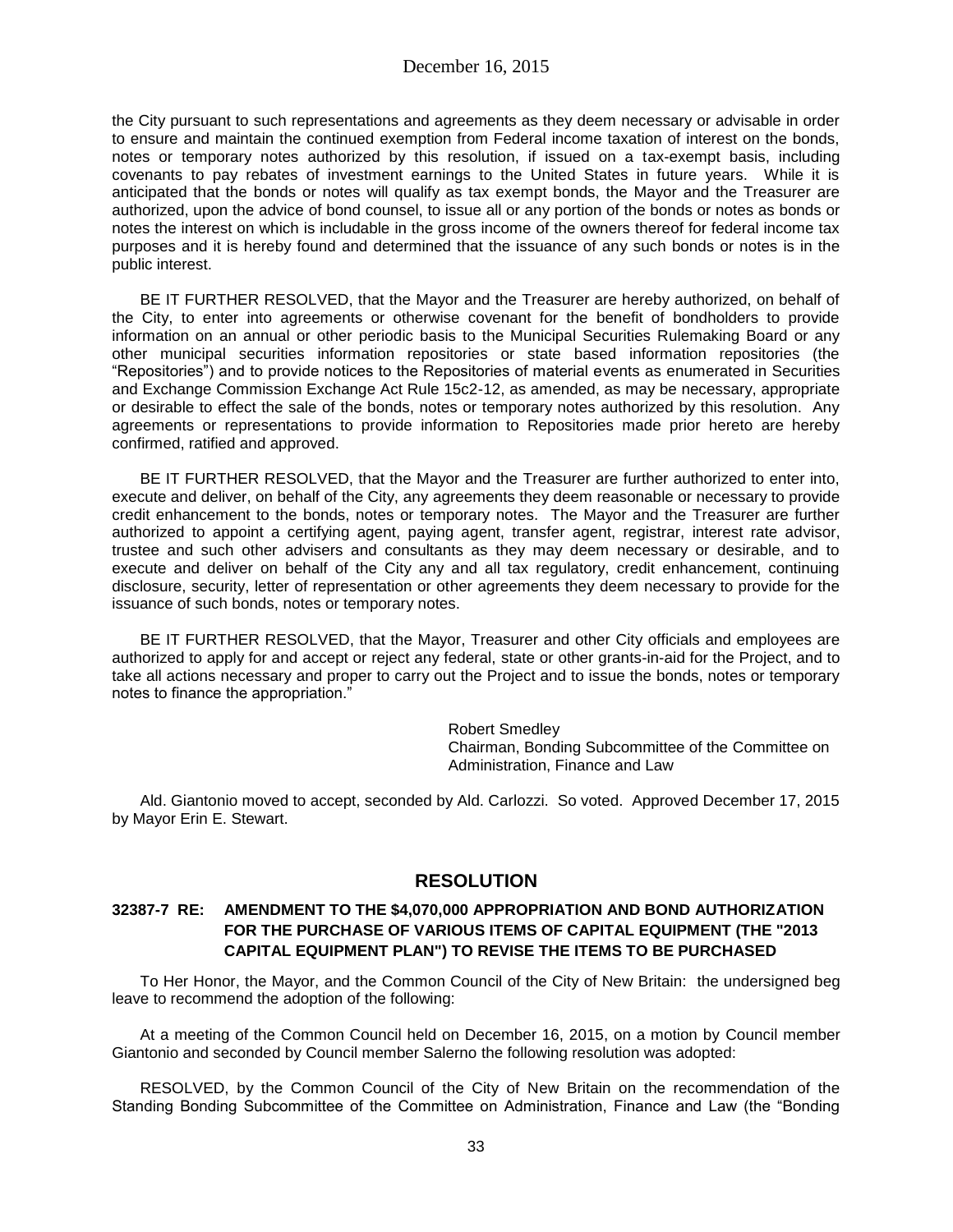Subcommittee") adopted at its meeting held on December 9, 2015, that the resolution entitled "\$4,070,000 Appropriation and Bond Authorization for the Purchase of Various Items of Capital Equipment" adopted by the Common Council on June 27, 2013 under Item #32387-1, and amended on March 12, 2014 under Item #32387-3 and on August 13, 2014 under Item #32387-5, be further amended to revise the list of items to be purchased, and to read as follows:

RESOLVED, by the Common Council of the City of New Britain on the recommendation of the Standing Bonding Subcommittee of the Committee on Administration, Finance and Law adopted at its meetings held on June 25, 2013, March 12, 2014, August 13, 2014 and December 16, 2015, that the sum of \$4,070,000 be appropriated for the purchase and installation of various items of capital equipment, as set forth on Attachment A (the "Project"). The Project includes the purchase costs and related expenses, temporary and permanent financing costs and other costs related to the Project. To meet said appropriation and in lieu of a tax therefor, bonds, notes or temporary notes of the City be issued pursuant to Article XII of the City Charter and Chapter 109 of the Connecticut General Statutes, as amended, or any other provision of law thereto enabling, in an amount not to exceed \$4,070,000 or so much thereof as may be necessary after deducting grants or other sources of funds available for the Project.

BE IT FURTHER RESOLVED, that the bonds or notes may be sold in a single issue or may be consolidated with other authorized but unissued bonds or notes of the City. The bonds or notes shall be issued in fully registered form, be executed in the name and on behalf of the City by the facsimile or manual signatures of the Mayor and the Treasurer, bear the City seal or a facsimile thereof, be certified and payable at a bank or trust company designated by the Mayor and the Treasurer which bank or trust company may also be designated as the registrar and transfer agent, and be approved as to their legality by Bond Counsel to the City. The bonds or notes may be issued in one or more series, shall bear such rate or rates of interest, and be issued in book entry form. The bonds or notes shall be general obligations of the City and each of the bonds or notes shall recite that every requirement of law relating to its issue has been duly complied with, that such bonds or notes are within every debt and other limit prescribed by law, and that the full faith and credit of the City are pledged to the payment of the principal thereof and interest thereon. The aggregate principal amount of bonds or notes to be issued, the annual installments of principal, redemption provisions, if any, the date, interest rate or rates, form and manner of sale, time of issuance and sale, designation, price, maturities, and other terms, details and particulars of such bonds or notes shall be determined by the Mayor and the Treasurer.

BE IT FURTHER RESOLVED, that the Mayor and Treasurer are authorized to issue temporary notes in anticipation of the receipt of the proceeds of said bonds or notes and the receipt of any federal, state or other grant-in-aid for the Project. The notes shall be executed in the name and on behalf of the City by the facsimile or manual signatures of the Mayor and the Treasurer, bear the City seal or a facsimile thereof, be certified and payable at a bank or trust company designated by the Mayor and the Treasurer which bank or trust company may also be designated as the registrar and transfer agent, and be approved as to their legality by Bond Counsel to the City. The notes shall be issued with maturity dates in accordance with the Connecticut General Statutes, as amended. The notes shall be general obligations of the City and each of the bonds shall recite that every requirement of law relating to its issue has been duly complied with, that such notes are within every debt and other limit prescribed by law, and that the full faith and credit of the City are pledged to the payment of the principal thereof and interest thereon. The net interest cost on such notes, including renewals thereof, and the expense of preparing, issuing, and marketing such notes, to the extent paid from the proceeds from the issuance of bonds or notes, shall be included as a cost of the Project.

BE IT FURTHER RESOLVED, that the bonds, notes or temporary notes may be sold by the Mayor and Treasurer in a public sale, sealed proposal or a negotiated underwriting and the Mayor and the Treasurer are authorized to select the underwriter or underwriters and to enter into, execute and deliver on behalf of the City a contract of purchase for such bonds, notes or temporary notes on such terms and conditions as they shall determine.

BE IT FURTHER RESOLVED, that the City hereby declares its official intent under Treasury Regulation Section 1.150-2 of the Internal Revenue Code of 1986, as amended, that Project costs may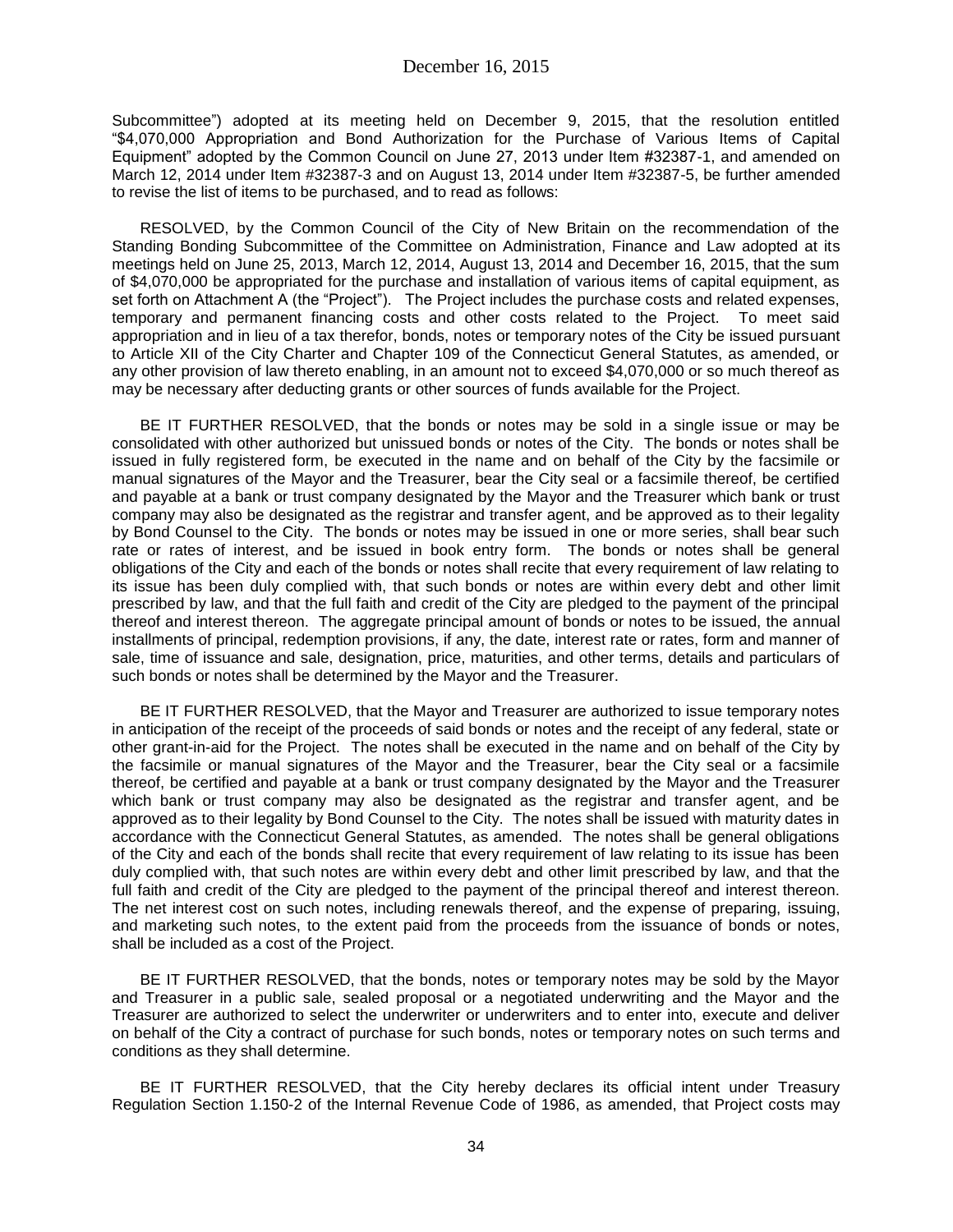be paid from temporary advances of available funds and that the City reasonably expects to reimburse any such advances from the proceeds of borrowings in an aggregate principal amount not in excess of the amount of borrowing authorized for the Project; that the Mayor and Treasurer are authorized to bind the City pursuant to such representations and agreements as they deem necessary or advisable in order to ensure and maintain the continued exemption from Federal income taxation of interest on the bonds, notes or temporary notes authorized by this resolution, if issued on a tax-exempt basis, including covenants to pay rebates of investment earnings to the United States in future years. While it is anticipated that the bonds or notes will qualify as tax exempt bonds, the Mayor and the Treasurer are authorized, upon the advice of bond counsel, to issue all or any portion of the bonds or notes as bonds or notes the interest on which is includable in the gross income of the owners thereof for federal income tax purposes and it is hereby found and determined that the issuance of any such bonds or notes is in the public interest.

BE IT FURTHER RESOLVED, that the Mayor and the Treasurer are hereby authorized, on behalf of the City, to enter into agreements or otherwise covenant for the benefit of bondholders to provide information on an annual or other periodic basis to the Municipal Securities Rulemaking Board or any other municipal securities information repositories or state based information repositories (the "Repositories") and to provide notices to the Repositories of material events as enumerated in Securities and Exchange Commission Exchange Act Rule 15c2-12, as amended, as may be necessary, appropriate or desirable to effect the sale of the bonds, notes or temporary notes authorized by this resolution. Any agreements or representations to provide information to Repositories made prior hereto are hereby confirmed, ratified and approved.

BE IT FURTHER RESOLVED, that the Mayor and the Treasurer are further authorized to enter into, execute and deliver, on behalf of the City, any agreements they deem reasonable or necessary to provide credit enhancement to the bonds, notes or temporary notes. The Mayor and the Treasurer are further authorized to appoint a certifying agent, paying agent, transfer agent, registrar, interest rate advisor, trustee and such other advisers and consultants as they may deem necessary or desirable, and to execute and deliver on behalf of the City any and all tax regulatory, credit enhancement, continuing disclosure, security, letter of representation or other agreements they deem necessary to provide for the issuance of such bonds, notes or temporary notes.

BE IT FURTHER RESOLVED, that the Mayor, Treasurer and other City officials and employees are authorized to apply for and accept or reject any federal, state or other grants-in-aid for the Project, and to take all actions necessary and proper to carry out the Project and to issue the bonds, notes or temporary notes to finance the appropriation."

> Alderman Robert Smedley Alderman Jaime A. Giantonio

Ald. Giantonio moved to accept and adopt, seconded by Ald. Salerno. Roll call vote – 13 in favor, 0 opposed. IN FAVOR: Ald. Giantonio, Carlozzi, Black, Collins, Davis, Hargraves, Naples, Pabon, Polkowski, Rosado, Salvio, Sanders and Salerno. Approved December 17, 2015 by Mayor Erin E. Stewart.

There being no further business to come before the Council, Ald. Giantonio moved to adjourn, seconded by Ald. Carlozzi. So voted. Meeting adjourned at 7:06 p.m.

ATTEST: Audrey Malkemus, Asst. City Clerk